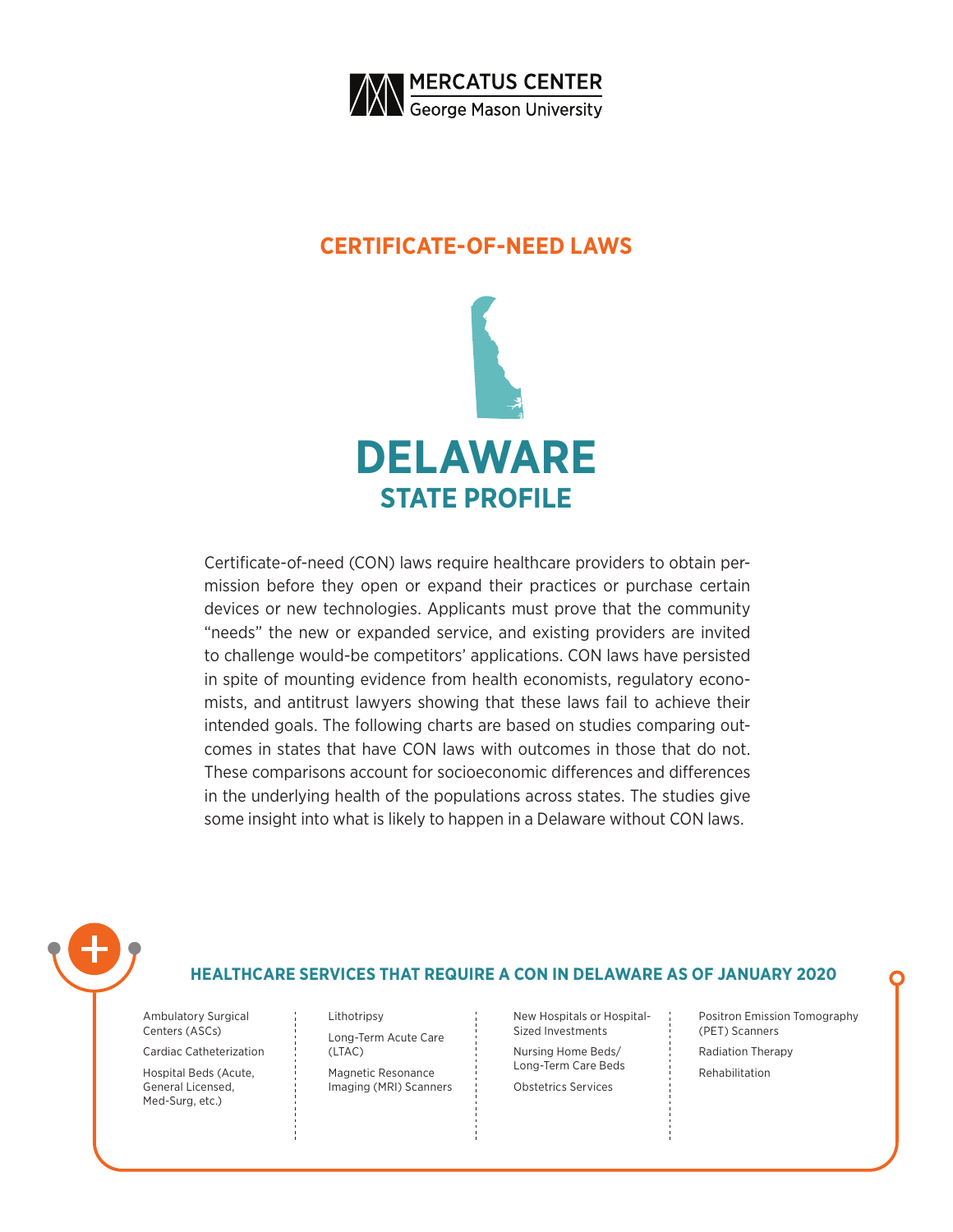# **SPENDING**

Research finds that CON laws are associated with higher healthcare spending per capita and higher physician spending per capita.

### Estimated changes in annual per capita healthcare spending patterns in Delaware without CON





Comparing rural areas in CON states with rural areas in non-CON states, research finds that the presence of a CON program is associated with fewer rural hospitals. A subset of CON states specifically regulate the entry of ambulatory surgical centers (ASCs), which provide healthcare services and compete with traditional hospitals. These states have fewer rural ASCs.

Research also finds that states with CON programs have fewer hospitals in general (in rural and nonrural areas alike), and states with ASC-specific CON regulations have fewer ASCs in general.

### Estimated changes in access to healthcare facilities in Delaware without CON



TOTAL FACILITIES



At the time it was studied, Delaware had no rural hospitals or rural ASCs. We therefore cannot estimate the number of rural facilities that would likely exist in the event that the state had no ASC-specific CON requirement. Research suggests, however, that—in general—states without CON laws have 30% more rural hospitals and states without ASC-specific CON laws have 13% more rural ASCs than CON states.

Sources: James Bailey, "Can Health Spending Be Reined In through Supply Constraints? An Evaluation of Certificate-of-Need Laws" (Mercatus Working Paper, Mercatus Center at George Mason University, Arlington, VA, 2016); Thomas Stratmann and Christopher Koopman, "Entry Regulation and Rural Health Care: Certificate-of-Need Laws, Ambulatory Surgical Centers, and Community Hospitals" (Mercatus Working Paper, Mercatus Center at George Mason University, Arlington, VA, 2016).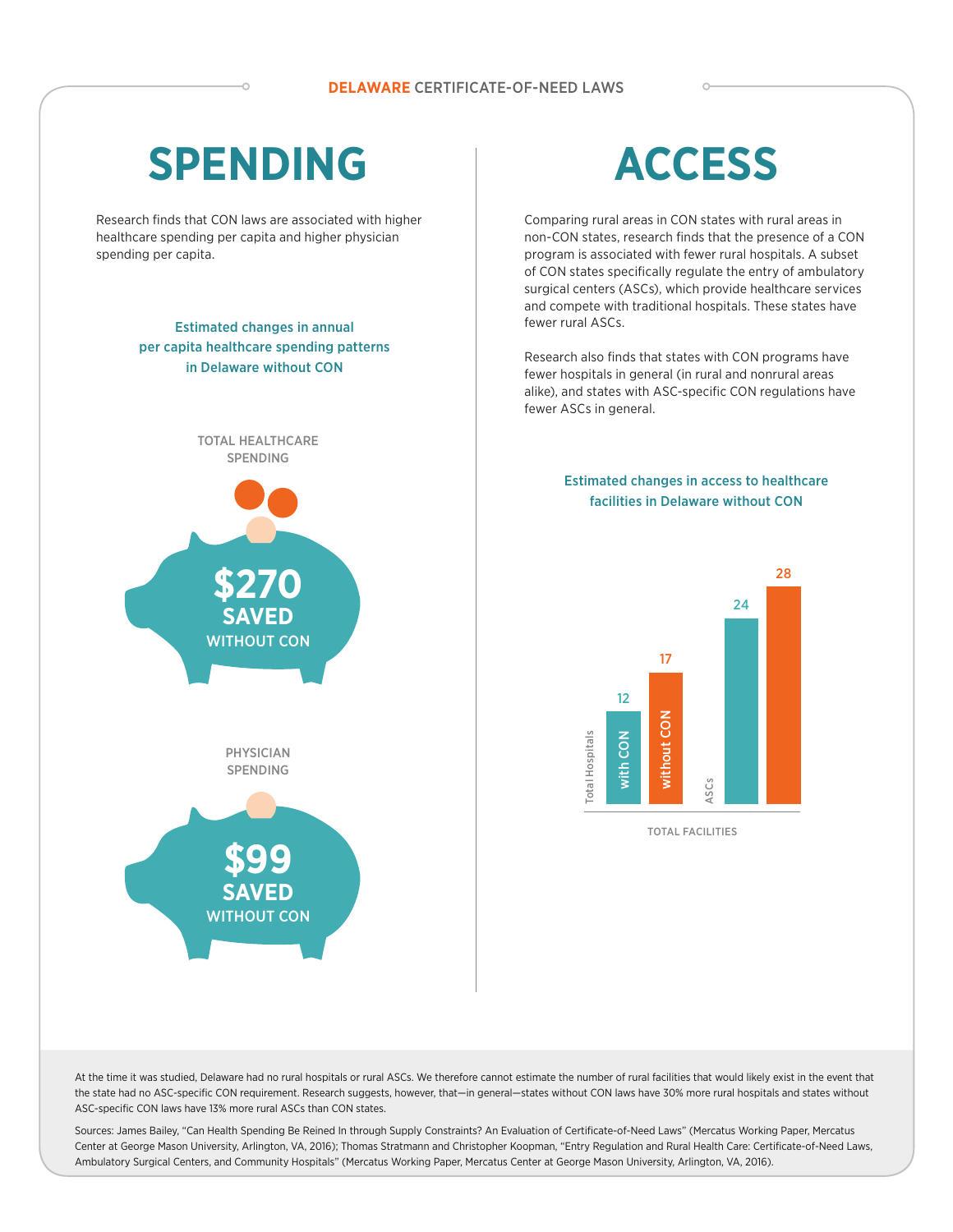### **DELAWARE** CERTIFICATE-OF-NEED LAWS

# **QUALITY**

Supporters of CON suggest these regulations positively impact healthcare quality, but research finds the quality of hospital care in CON states is not systematically higher than hospital quality in non-CON states. In fact, mortality rates for pneumonia, heart failure, and heart attacks, as well as patient deaths from serious complications after surgery, are statistically significantly higher in hospitals in states with at least one CON regulation.





Delaware is one of 35 states with four or more CON restrictions. The effects of CON regulations may be cumulative, meaning states with more entry restrictions may experience larger quality differences than states with fewer restrictions. Research finds that states with four or more CON laws have systematically lower-quality hospitals than non-CON states. The effectis evident across other quality indicators, including the share of patients surveyed giving their hospital the highest overall quality rating, heart failure readmission rate, and heart attack readmission rate.

#### Estimated changes in Delaware healthcare quality indicators



Findings on heart failure readmission rates, heart attack readmission rates, and the percentage of patients giving their hospital a 9 out of 10 or 10 out of 10 overall rating were statistically significant only in the restricted sample of states that regulate four or more services with certificate of need.

This study uses an identification strategy that exploits the fact that, on occasion, a local healthcare market is divided between two states, one with a CON law and the other without. Four is the median number of CON laws for CON states in this subsample.

The survey referred to is the Hospital Consumer Assessment of Healthcare Providers and Systems survey. It was developed by the Centers for Medicare and Medicaid Services in partnership with the Agency for Healthcare Research and Quality, and it is based on a standardized instrument and data collection methodology that allows for cross-hospital comparisons of patients' experiences related to different aspects of care. "Highest overall quality rating" is defined as a 9 out of 10 or 10 out of 10 rating on the survey.

Source: Thomas Stratmann and David Wille, "Certificate-of-Need Laws and Hospital Quality" (Mercatus Working Paper, Mercatus Center at George Mason University, Arlington, VA, 2016).